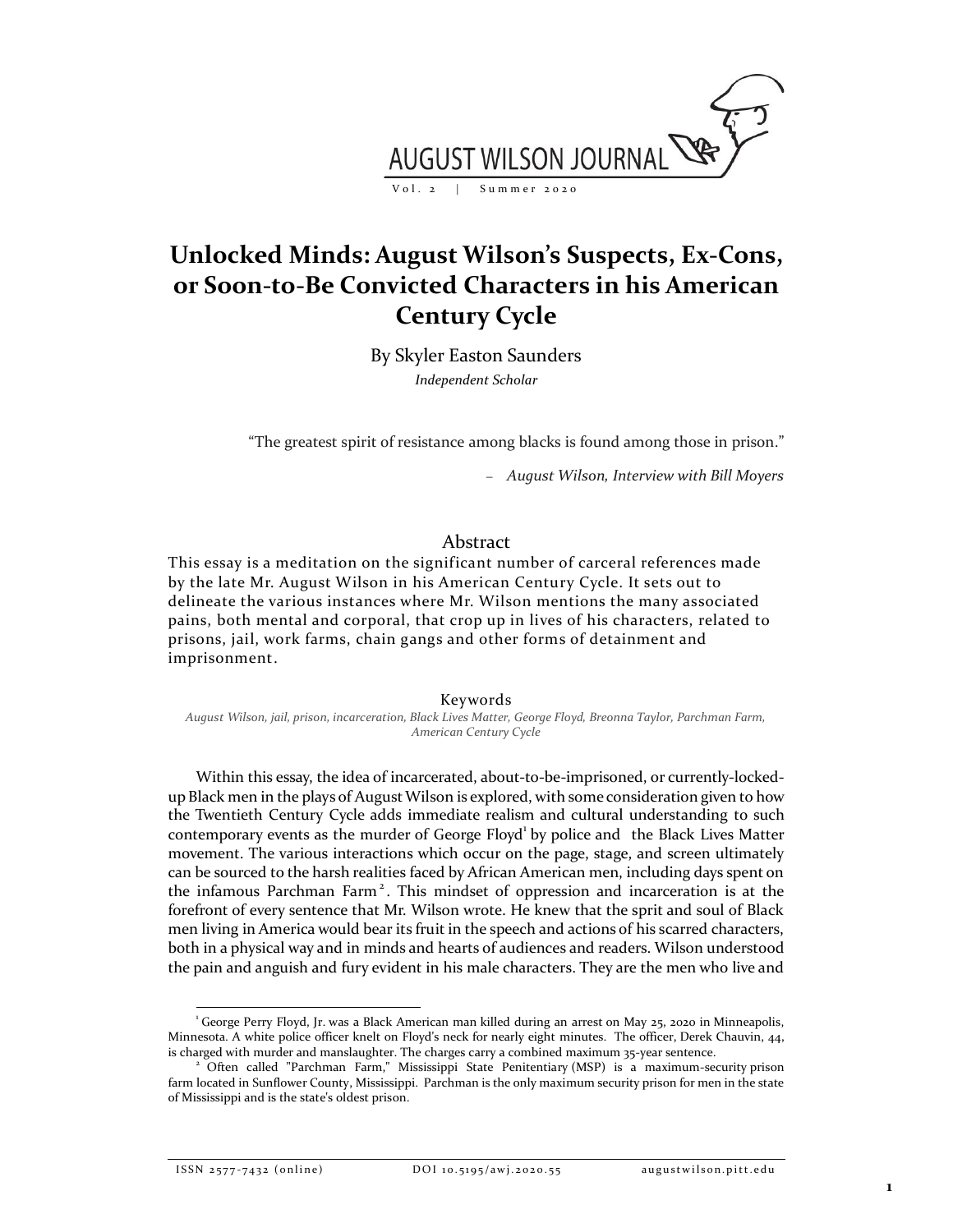V o l. 2 | Summer 2020

breathe the rhythmic and poetic syllables related to the theme of oppression in his plays, echoing the lives of actual Black men who are incarcerated in the United States at this moment. The cost of this coordinated program of incarceration over the centuries cannot be effectively measured. In the face of that incomprehensible devastation, however, Mr. Wilson shows colossal bravery to depict the lives of these men honestly, actually using the word "jail" in *every single play*. At this writing, in July of 2020, with millions or Black men locked behind The Wall in America, we look to leaders like August Wilson to communicate this devastation, and we must hold up his work as a model to press for change. So for all of the souls of Black men who have been, are, or will soon be on lockdown, we draw on the words of King Hedley II: "I got honor and dignity even though some people don't think that. I was born with it." Hang on to your honor. Change is coming.

Upon hearing the name August Wilson, people's responses usually reflect the

definition of his first name: Illustrious. Esteemed. Respected. The late poet and playwright born Frederick August Kittel Jr. spent decades carving an immense sculpture of Black America. One key characteristic found in almost all of his American Century Cycle is the appearance of at least one character who either is a suspected criminal, an ex-convicted felon, or is assumed headed to prison. Each of these characters is more often male (Aunt Ester is an exception). The men who experience the corrections system carry psychic and physical scars. They are at times angry, bitter, standoffish, and belligerent towards other characters. They often seek to rectify what they did wrong. Despite or maybe because of the fact that they witnessed subhuman living conditions, they engender various acts of fiery idealism and still show simmering wrath. Their coolness is sometimes a ruse to cause someone to think that they are not



*Mr. Skyler Saunders, Independent Scholar*

going to boil over and lash out at anyone. It helps them survive in a hostile environment. Interestingly, a number of former prisoners, many of them African American, participated in the restoration of Mr. Wilson's home in Pittsburgh's Hill District. The leader of the project, Stephen Shelton, found that because they worked on the August Wilson House "the [ex-convicts] "really started looking at their jobs differently" (Bauder). If current prisoners like these twenty eight inmates of East Jersey State Prison in Rahway, New Jersey, can, according to author and teacher Chris Hedges, "have their song" and can work to refurbish Mr. Wilson's childhood home and conduct readings of his plays while still behind bars, then there must be some sort of connection to the power of the fictional characters who struggle to stay out of the carceral system or at least maintain dignity while within the prison walls.

In his plays, August Wilson demonstrates a seemingly unprecedented number of Black people within the criminal justice system. From Clarence "Booster" Becker in *Jitney* to Troy Maxson in *Fences*, characters familiar with the prison system abound. The female characters are also familiar with the cycle of incarceration (from *King Hedley II*):

RUBY: What you and Mister up to? Tonya said you was selling refrigerators. You all out there stealing refrigerators, you goin back to jail.

KING: See, there you go. You don't know where we getting them from. We selling them. We ain't stole them.

RUBY: Somebody stole them.

KING: I ain't asked the man where he got them from. He say do I want to sell some refrigerators. I ain't asked him where he got them from. I asked how much he was gonna pay me.

RUBY: What kind is they?

KING: They GE refrigerators. That's the best refrigerator on the market. Mellon got a GE refrigerator.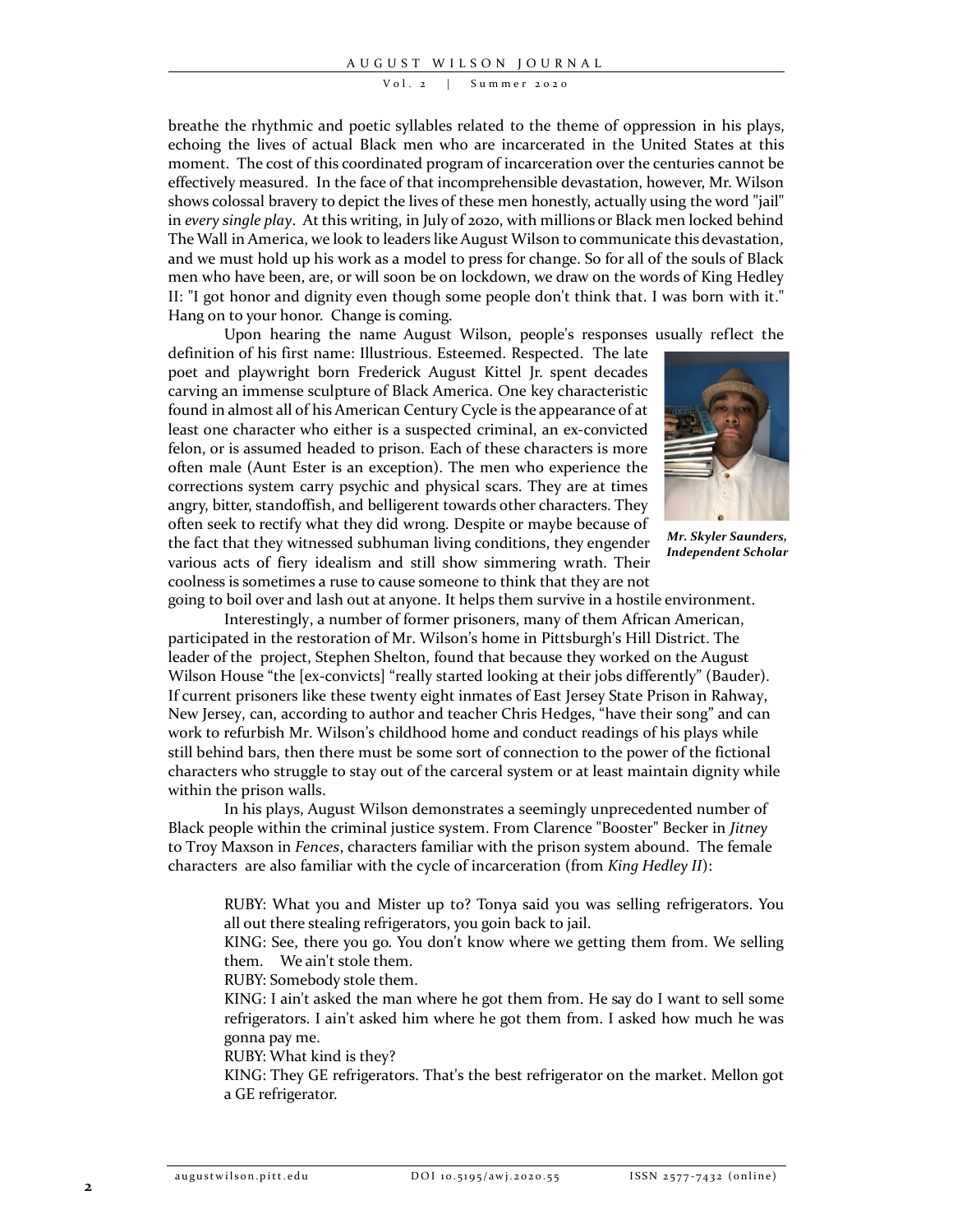August Wilson Journal | Vol. 2 | Summer 2020

RUBY: YOU going back to jail. The police gonna find out. The police know everything.

KING: They don't know everything.

Perhaps his greatest strength appears when Mr. Wilson bares the souls of these characters to express the idea that these Black men are human beings. In fact, he once said, "The most valuable Blacks are those in prison. Those who have the warrior spirit, who have a sense of being African. They got for their women and children what they needed when all other avenues were closed to them." With this in mind, they become fully human. Their flaws and shortcomings become part of their character. The fact that they attempt to overcome their drawbacks in these plays allows the audience to empathize and understand the ideas behind their lives. So, when the lights dim and the stage illuminates, the audience sees their own pains, struggles, and joys in the men, especially those who have been in a certain kind of physical bondage. In the case of Hedley II, he initially tries to take the course of entrepreneurship by selling refrigerators. Unfortunately, he falls in with a group of criminals, which, for Wilson, is indicative that pretty much any efforts by a Black man to work hard and earn a living are blocked by systemic racism at almost every turn. Even attempts at entrepreneurship are, from the start, illegal.

In his plays, Mr. Wilson seeks to find the meaning at the root of this disparity. As the scale of this gulf has fluctuated over the ten decades of the Cycle, Mr. Wilson shows that the time period does not matter. In America, Blacks have had to contend with the justice system. Through his work, he's been able to show the humanity of men of color who have been affected by the justice system. He has also portrayed them as angry, vicious monsters at times but also as stable men who just want to get another chance at life. But the underlying theme to all of his plays is the idea of what it's like to be free in a world that expects you to either go to a cage, stay in a cage, or go back to one. The bird is the man who decides to fly. Every line of monologue that is spouted by a man who has or will (presumably) experience the cold hand of justice brings his consciousness to the fore.

## **Clarence "Booster" Becker (***Jitney***, 1979/1996)**

In, *Jitney,* Booster has just returned from a twenty-year prison stint for murder. The facts surrounding the case seem completely plausible. He kills a white woman who accuses him of a rape that he did not commit. Wilson writes, "the first day out...he went over to that gal's house and shot her dead right on the front porch." He essentially commits thievery against his own life. He is sentenced to death but his case is commuted, ultimately. After he is released from prison, he attempts to foster a better relationship with his father, Jim Becker. Because of his record, Becker is filled with anger and resentment towards a son that he senses ruined his whole life out of senseless vengeance. The two never reconcile as Becker dies on the job at the mill, leaving Booster as heir apparent to the jitney station.

In Kimmika L.H. Williams-Witherspoon's piece, "Challenging the Stereotypes of Black Manhood: The Hidden Transcript in *Jitney,*" she outlines the reason why Clarence becomes Booster by discussing the "male ritual of incarceration." She writes:

Although Jitney does not represent visually the regimented dynamics of incarceration or indicate the huge percentage of African American men forced to waste caloric and intellectual output in a non-productive community, the repeated references to the twenty years Booster spent in prison represents incarceration as a negative end product consistent with one stereotype of Black manhood. (45)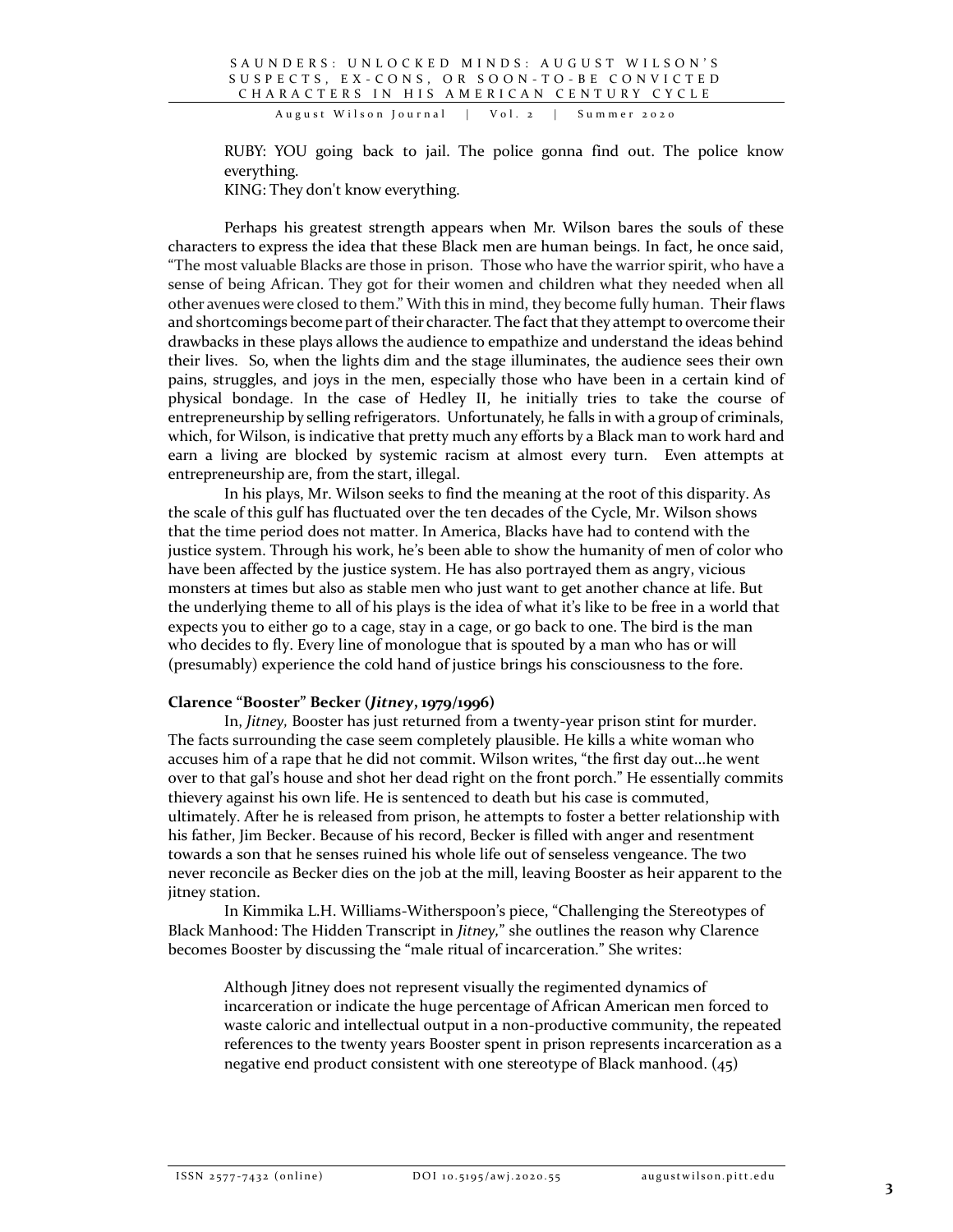$Vol. 2$  | Summer 2020

Booster, having served his sentence, now has the chance to lead the jitney station, but his contentious relationship with his father is fraught with pain and anger. The two men never see each other as someone to respect. Upon the death of Becker, Booster exudes the power and the glory of attempting to stand in his father's shoes. He has shouldered up the burden of running a station of his own and accepted the circumstances which come along with such a position. What prison has done to him psychically is erode away his sense that his father truly loved him. It took Becker's demise for him to realize that love. The respect that the two men could not exhibit in life has to be carried on with Booster's role as leader of the jitney station.

## **Levee (***Ma Rainey's Black Bottom***, 1982)**

All of the bluster and rage and anger that Levee expresses could fill two plays. But the trumpeter known as Levee in Ma Rainey's band exhibits the frustrations, exploitations, and misplaced hate relating young Black men in America. He tells a tale about how white men chastised and mocked a man of the clergy. This leads Levee to deliver a furious diatribe against the "white God" that other Blacks are so enamored with, for what reason he knows not. Kyle Smith speaks of Levee's blasphemy which leads to violence. In this case "he believes in the context of Black suffering that God could not exist except as a white racist." In particular, he describes how his mother was raped by a pack of white men and that he bears the physical and psychic scars of the incident. While containing all of this pent-up fury, he gets into a squabble with trombonist Cutler. In the heated discussion which becomes a melee, Levee stabs Toledo, the piano player. The lights go dark and the curtains close. One can only assume that Levee will be tried for murder for his acts and destroy his entire future.

Despite the fact that Ma Rainey is the title character, the real protagonist of the play is Levee. What fuels him are the conditions of fighting racism, developing what would become of the next incarnation of the blues and jazz, and his ability to convey the power of youth. Levee brings out the horror stories of a life marred by tragedy. Through his strength of character, he's able to endear himself to a woman like Dussie Mae. What drives Levee is a burning hatred for the white man and an atheist streak that is blemished because it lacks a moral background. He lives in the rage of the moment and never fully engages with his psychic scars but allows them to fester and scab over. He scratches at them and allows them to bleed when he delivers his fiery monologues.

He is full of anger because of his past. His slaying of Toledo is the death knell to his aspirations. It is suspected that he will either commit suicide or be tried and sent to the penitentiary for his murderous ways. This represents the Black youths that face the decision to do away with their own lives or to face the judge and the prison walls. Levee sacrificed his musical gift in killing Toledo. Levee must accept the facts of reality as a result of his ignominious actions.

### **Troy Maxson and Jim Bono (***Fences***, 1985)**

Disgruntled, befuddled, and confused, yet still engaging, witty, and strong, Troy Maxson from the play *Fences* is convicted of killing a man accidentally while engaged in a robbery. When he returns to life outside "the wall," he is at times humorous and at other times thoroughly bitter about his lot in life. Bono represents a piece of his past in jail that carries into the present. Positioned to be a star negro baseball player like Jackie Robinson, Maxson never gets that break. He believes that players like Josh Gibson could've gotten a better shot at Major League Baseball than Robinson. His ethics mixed, now honest at being a garbage man but who cheats on his wife, he somehow instills in his high school aged son the value of always making sure that someone is doing right by him.

Maxson's past as a member of the general population behind bars propels his acrimony as well. The result of pent-up frustrations did not, however, deter Maxson from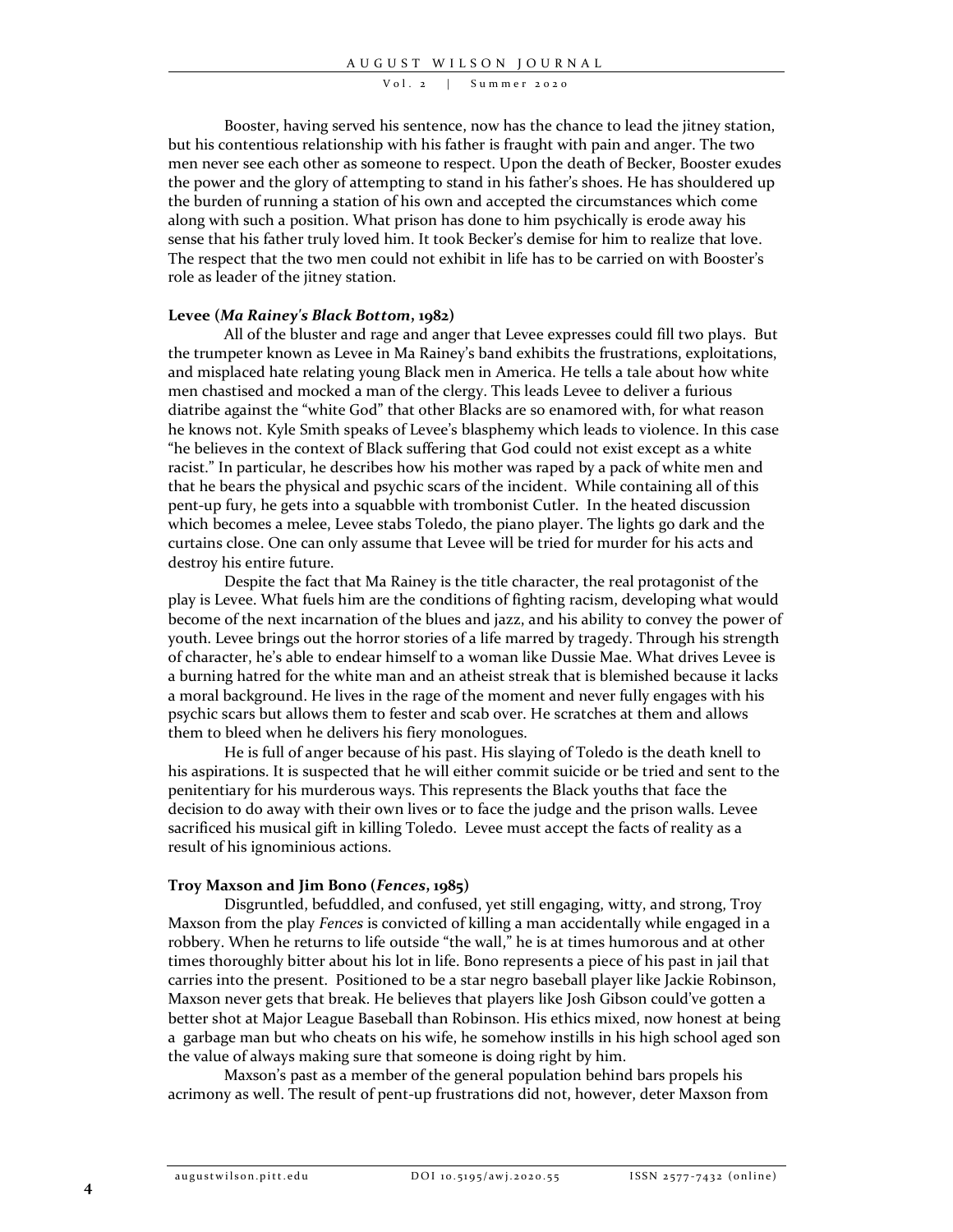SAUNDERS: UNLOCKED MINDS: AUGUST WILSON'S S U S P E C T S , E X - C O N S , O R S O O N - T O - B E C O N V I C T E D CHARACTERS IN HIS AMERICAN CENTURY CYCLE

August Wilson Journal | Vol. 2 | Summer 2020

continuing on through life and starting a family (or families). He has gained some idealism about the world and can still relate a yarn with aplomb. But prison life has affected him, still. With few options other than being a garbage man (an honorable profession) on his horizon, he yearns for his halcyon baseball days. He seeks to make amends with his eldest son and still be a presence in the life of his youngest. As Anissa Janine Wardi illustrates, Lyons is the single character in Wilson's oeuvre who is imprisoned while the play is set in motion. Wardi points out that "many if not most of the men share the experience of imprisonment, and thus carceral places occupy an important rhetorical space in Wilson's dramaturgy."

Penitentiary life has placed a spell of disenchantment on Maxson. He has disagreements with his wife Rose and his sons Lyons and Cory. This all stems from the hurt that he still carries around with him like a warrior who experienced psychic scars in battle. That's why he's so preoccupied about death. August Wilson demonstrates that Maxson has "wrestled with Death for three days and three nights…." Maxson still has a center of morality, if not challenged by his own inability to cope with reality. That's what prison does to the mind. It holds onto the inmate even in the years that go by from first being locked behind the gates. "Fences" represent the boundaries that Maxson has set up from his days locked up to the opportunity that he created for himself to keep swinging for them, even if the ball goes infield.

## **Harold Loomis (***Joe Turner's Come and Gone***, 1984)**

Technically, Loomis has not been convicted by the American legal system. Instead, he is kidnapped in the American South and forced to work on a chain gang. Hunched over a kitchen table just like in Romare Bearden's painting, *Mill Hand's Lunch Bucket* (1978), Loomis has his song stolen from him. Hongmei Zhang contends that Loomis has fallen "prey" to the Tennessee Governor. Zhang continues saying, "He could possess and exploit Blacks to work for him without being punished." As this applied to Loomis' situation, the struggle to rise up from the chain gang of a corrupt government echoes the fight against injustice. For seven years, he is compelled to complete back-breaking, mind-numbing, soul-crushing labor for a man who illegally rounds up Black men to fulfill his tasks. The significance of the song contains the notion that every man and woman ought to have something to strive for, to live for, in this world. Loomis finds some kind of song as he rips open his shirt, exposes his chest, and proceeds to slice it, saying, "I'm standing, now!" This shows a release from the shackles that bound him.

Now, Loomis being on that chain gang was no fault of his own, but he lived the life of a convict. He had to toil and sweat under the blazing sun while driving stakes into rails. He had to endure the indignities of a man without freedom just because of the hue of his skin. The real life story behind Joe Turner is dark and vicious. In actuality, the brutal truth of fathers, sons, brothers, nephews, and grandsons who were stolen and forced to work for a nefarious white man post-slavery underscores the search for self-meaning and finding one's own song. It is a harsh case to digest as Black boys and men never had the chance to refuse to labor for this man.

This would steal anyone's song. To self-define and self-reflect, it would be a nearimpossible task to regain one's song and lift it high to the sky. With an atheist sensibility that rivals Levee's, Loomis questions the existence of a "Holy Ghost." Fortunately, Loomis finds his song and is freed from his past and allowed to prosper in the future.

## **Sterling (***Two Trains Running***, 1990)**

The one thing that is constant with a string of characters that have just returned from the penitentiary in an August Wilson play is that there exists some redemptive quality in the individual. In *Two Trains Running*, Sterling is just discharged from prison for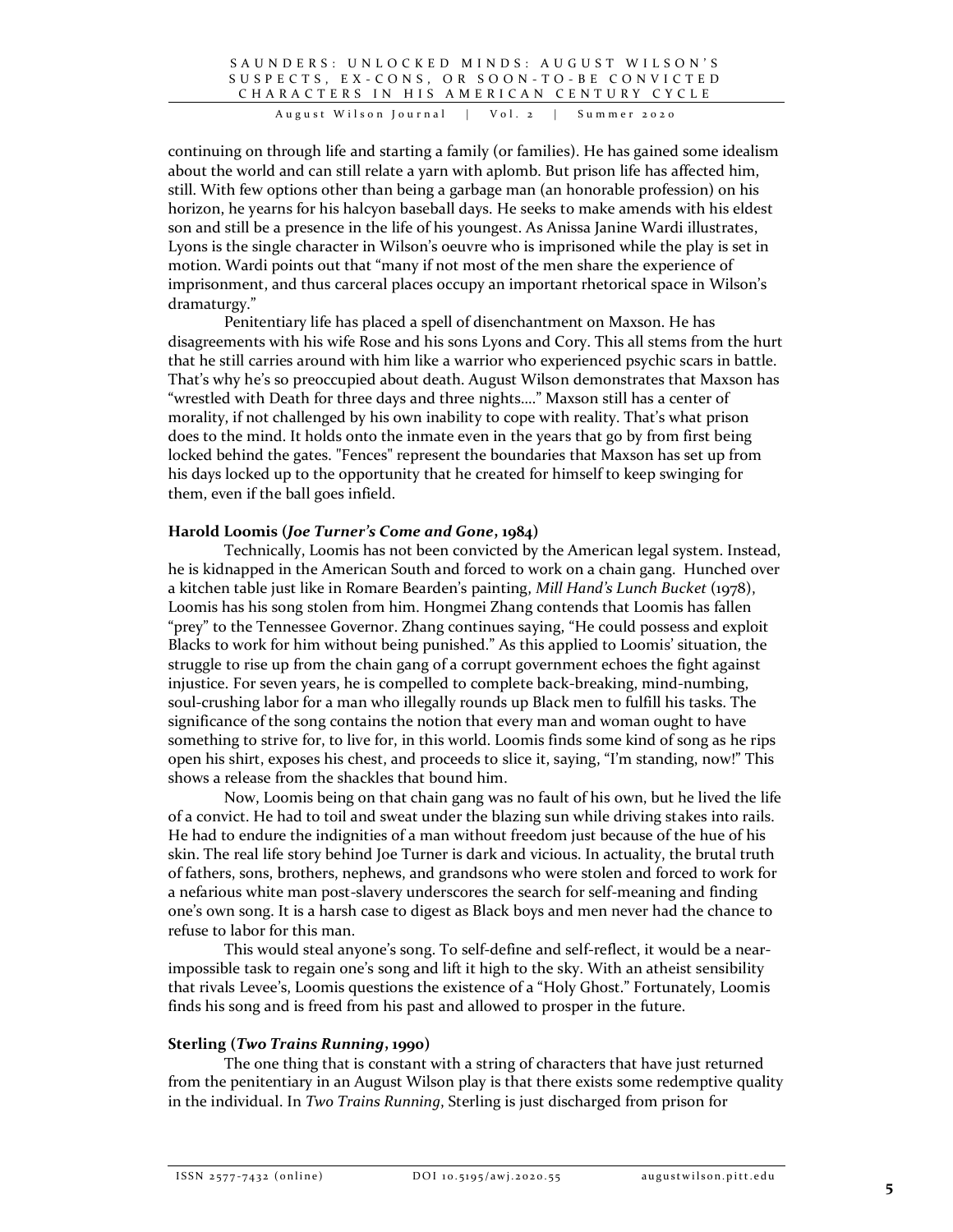V o l. 2 | Summer 2020

committing a bank robbery. He has within him a sense of what is right and wrong after being rehabilitated. All he wants is an opportunity. He finds it at Memphis Lee's restaurant. What Wilson is showing in this instance is the fact that a man can change from whatever ogre he once was and fashion himself to be a model citizen.

Sterling persists as an ambitious man after being let out from prison. He wants to be like Memphis Lee and own his own establishment. The prison walls did not deteriorate Sterling's soul. He holds onto the sensibility that the Black man can succeed in this country through smart work and devotion. He has been rehabilitated in the eyes of the law, but he still seems a little off balance. The time that he spent behind the wall only served to try to break his spirit, but he had enough soul to defeat anyone or anything who ever tried to break him. As a free man, he has the opportunity to bring his life into perspective. He has the option of being an entrepreneur like Memphis and continuing his life without worrying about going back to jail. Cynthia L. Caywood and Carlton Floyd acknowledge that, unlike Hambone, Sterling must be able to make up for his past misdeeds.

Aunt Ester exemplifies this idea, according to Caywood and Floyd: "Aunt Ester incarnates a key Wilson idea—the need for African Americans to embrace their cultural context...." This relates to Sterling as he must navigate a new life if he wants to chart a course of success in America. However, it does appear at the end of Act II Scene V that he is headed right back to the prison walls for apparently stealing a ham. Here, the idealism of one Black man's death leads to the implied future confinement of another. As August Wilson positions him, Sterling simply says, "that's for Hambone's casket" while blood streaks his face and hands. It is a spiritual payback. His desperate attempt at bringing Hambone justice is an ironic and tragic reminder of the reality of not receiving one's own due. Hambone had painted that fence. He performed excellent work. However, Lutz never hands him his ham but offers a chicken instead. Wilson here emphasizes the thought that one must never settle for something of lesser value when the real prize, the greater one should be afforded. Sterling, in his mind, *feels* like he is doing an act of honor by being a thief and giving to Hambone in death what he could not acquire in life. While what happens to Sterling is left to the audience's imagination, the prevailing conclusion is that he ends up in prison for his actions. Though he may have been justified in his intentions, the way that he carried out this crime pushes him over the edge of morality.

## **Uncle Doaker, Boy Willie, Lymon Jackon, Lymon's Daddy, L.D. Jackson, and Wining Boy (***The Piano Lesson***, 1992)**

The men who have experienced the brutishness of Parchman Farm still sense in their minds the bitterness of being locked down in a cell. Originally played by Charles S. "Roc" Dutton, a man who served seven years for a manslaughter charge, the actor injects into his role as Boy Willie some of his hectoring from being locked down for nearly a decade. August Wilson posits through Lymon that Boy Willie is going to "end up back down there on Parchman Farm."

Each of the men listed above try to work through their mental wounds by displaying the blues. "Berta, Berta" is a work song that is rife with struggle and pain. But just like the blues, it is actually philosophical and life-affirming. The song tells about a prisoner seeking to ensure that his beloved Berta marries a man better than he. Most of the men who have been on Parchman Farm still harbor the turmoil and unease that go along with prison life. Toni Morrison, in the foreword to *The Piano Lesson* points out that the men recognize the prison like "they know their hometown." " [Wining Boy's] wandering seems necessary not just for his career but to avoid confinement." The late Pulitzer Prizewinning author continues by saying, "Lymon's refusal to return home arises from the fear of the sheriff who is looking for him." Miss Morrison elucidates the closeness of the men forged through their suffering on Parchman Farm. She then describes how Wining Boy is like any Black man in America, focused on life without being afraid of the police.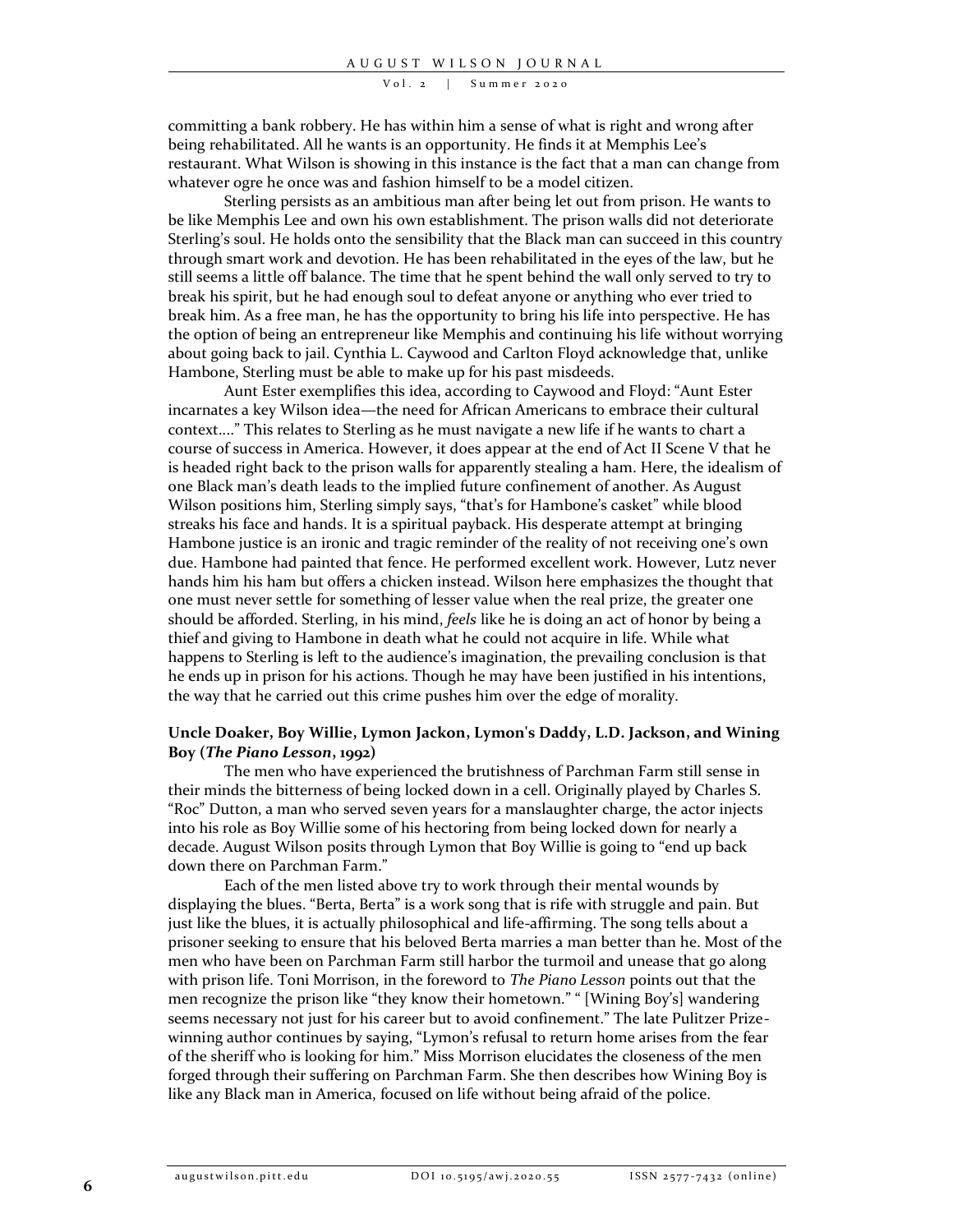SAUNDERS: UNLOCKED MINDS: AUGUST WILSON'S S U S P E C T S , E X - C O N S , O R S O O N - T O - B E C O N V I C T E D CHARACTERS IN HIS AMERICAN CENTURY CYCLE

August Wilson Journal | Vol. 2 | Summer 2020

As the men sing the song, their frustrations and anger at the torment of having been subjected to inhumane conditions are expressed through one of Wilson's famous Four B's<sup>3</sup>--in this case the Blues--with power and nobility, despite the difficult experiences they have endured. The specific crime of looting wood--something necessary to stay warm- -from white men leads to the death of Berniece's husband Crawley and the sentences of Willie and Lymon. With the highest number of felons incorporated in an August Wilson production, *The Piano Lesson* encapsulates the years of anguish as lived by most of the men in the play.

## **Floyd "Schoolboy" Barton Hedley (***Seven Guitars***, 1996)**

At the outset of *Seven Guitars*, Floyd "Schoolboy" Barton reports committing a less heinous crime by Wilson's standards but a crime nonetheless: vagrancy. Despite this common and exploitative method for detaining and imprisoning poor [Black] men in America, Barton holds on to his dream, which is related, not surprisingly, to music. Caywood and Floyd write, "Floyd pins his economic hopes on making another hit record" but this dream is a dream deferred and never comes to pass. Toward the end, Schoolboy gets into a struggle with Hedley who, with a quick blow to the throat from a machete, kills Floyd Barton.

The machete scene further underscores Mr. Wilson's portrayal of mentally unstable characters. Some are benign but others can be deadly. Hedley slaughters a rooster before the scene where he kills Schoolboy, foreshadowing the whole thing. The makeup of the entire scenario consists of a man who is not altogether there psychologically and precipitates the death of someone. Again, like in other plays, it is only a thought as to whether Hedley faces jail time for his misdeeds. But the fact remains that the blood that is spilled can only link back to Hedley. One can surmise that because of his mental state, Hedley probably saw the inside of an institution for the criminally insane.

The scenes which follow do not indicate any arrests, only suspicion of Hedley's guilt by a character named Canewell. Perhaps one day Hedley will be found out and also spend time in the penitentiary, but at the conclusion of the play, he goes unpunished, suggesting, possibly, that Black-on-Black violence is one of the few crimes where Black men go unpunished.

## **King Hedley II, Mister, Elmore (***King Hedley II***, 1999)**

After a seven year prison term, King Hedley II heads back into "the world" and seeks to re-establish himself. He bears a scar on his face from the scuffle that landed him behind bars, despite his protests that he had killed the man defaced him in self-defense. Now, King must deal with prospects of finding a way in life by hustling stolen refrigerators to finance a video store. He also must contend with a wonderfully independent wife, Tonya, who professes to abort King's child. He opposes based on the belief that there will be a King Hedley III. It doesn't matter though. In the end, King receives a bullet, and after all of his time scheming and planning, he dies never knowing whether Tonya delivered the baby or not. Wilson suggests that Tonya is not "going through with" having another baby in one of the bleakest times in American history, the 1980's.

King Hedley II just wants to get his life back to some sense of normalcy. What is apparent is what Kyle Smith calls King Hedley II seeking a "matter of honor." Stealing refrigerators is an unlawful act. The aspiration is still there. He views his actions as only supplying his legitimate aims. He wishes to carve out a better life for himself and for his family. This is the metaphor brought to the fore in the 1980's backdrop. King Hedley II just

<sup>3</sup> In a 1999 interview in *The Paris Review*, Mr. Wilson cited his major influences as being the 'four B's': the blues was the 'primary' influence, followed by Jorge Luis Borges, the playwright Amiri Baraka and the painter Romare Bearden.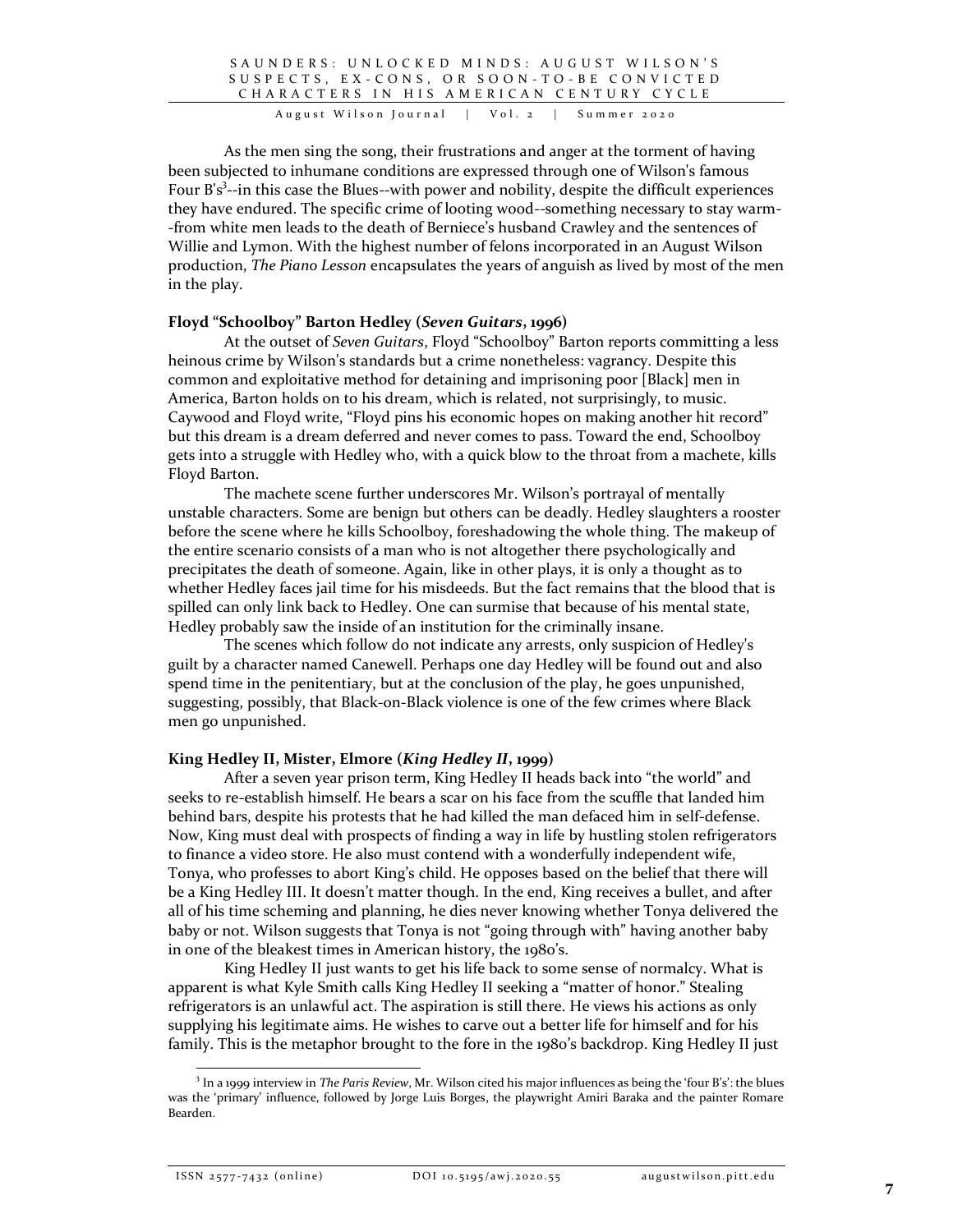#### $Vol. 2$  | Summer 2020

wants to put his penitentiary days behind him. He still feels bitter by the fact that he is seen as a convict when he acted in self-defense. His death is another metaphor for the demise and fracturing of the African American family during this tumultuous decade.

#### **Caesar Wilkes, Solly Two Kings and Aunt Ester (***Gem of the Ocean***, 2003)**

Here, one would only have to suspect that Caesar kills Alfred "Solly Two Kings" Jackson by shooting him down like a dog in the street. But the real issue is with Aunt Ester being jailed. She represents the past, present, and future of the Cycle, even in death. For her to be burdened by the dictates of the state even for a short stint based on the fact that she helped Solly to escape and blocked an arrest shows the power of the American carceral system. This shows a bit of irony in the fact that the oldest and wisest character in Wilson's canon did not show enough wisdom to be rid of fetters herself. Wilson must have wanted to illustrate that no one is above having the cold steel of justice wrapped around their wrists, as Aunt Ester is the only woman to be placed in police custody.

The "despicable practices" as Caywood and Floyd ascertain lead Caesar down a path of moral destruction. They continue by writing, "the extensive devastation African American males have faced by systemic institutionalized oppression" bear heavily on his head. In the aftermath of the play's events, there is no talk about whether Caesar will face justice. But that is the essence of the Cycle. The wondering which takes place regarding what happens to these characters sketched so richly, after horrendous crimes like the murder of Solly is what is so profound. Caesar escapes justice for the death of Solly Two Kings, whose crime was burning down the mill. "I burned it down" Solly says. This is a window into the soul of Solly Two Kings as a criminal who could face a severe prison sentence, this time for arson. The braggadocio that Solly exhibits is visible with his explanation of how he will be remembered regardless in what capacity: good or ill, fame or infamy.

Black Mary disowns Caesar, yet she gives no indication as to ever intending to turn in the man. Eli looks for Caesar but never minds the case altogether. Caesar's position, along with his quick tongue and evasiveness, will likely be sufficient for him to elude punishment. In all Aunt Ester, Caesar, and Solly Two Kings form a triptych of criminal activity in *Gem of the Ocean* with varying degrees of consequence.

## **Sterling Johnson, Elder Joseph Barlow (***Radio Golf,* **2005)**

Sterling Johnson is a reformed inmate who served time for robbing a bank (again). He did it as Mr. Wilson so eloquently suggests, "to know what it's like to have money." What is at work here is the false sense that appropriating money will lay the groundwork for a mansion of happiness. In Sterling Johnson's case, the blueprint for riches is torn to tatters. He finds out that the way to make an honest living is to start from the bottom and work his way up the economic latter. To "take something you couldn't spend over money...." only highlights Johnson's misplaced idealism and sore understanding of money and capitalism. He may be clever, but as he performed in *Two Trains Running*, his bank robbery completed the circle of misdeeds based on alleged, honorable actions. In reality, the Johnson of the present day is much more adept at taking advantage of opportunities.

Though this may be a detriment, the fact that he is a self-made contractor for the people of Pittsburgh puts him in a category of a *productive* being. As Caywood and Floyd propose, "there are possibilities of redemption…" for characters like Sterling Johnson. While it has been decades since his release from jail, Johnson still has to prove himself to be a man of character and promise. Wilson imbues in him a thought of how you can grasp that brass ring in America and hold it, even if you fell off of the carousel once or twice. Sterling Johnson is a fine and upstanding citizen of Pittsburgh after his time spent in prison. The trio of crimes related to Sterling Johnson represent the recidivism of the convicts in America. Sterling fosters a new sense about himself as a reformed inmate, but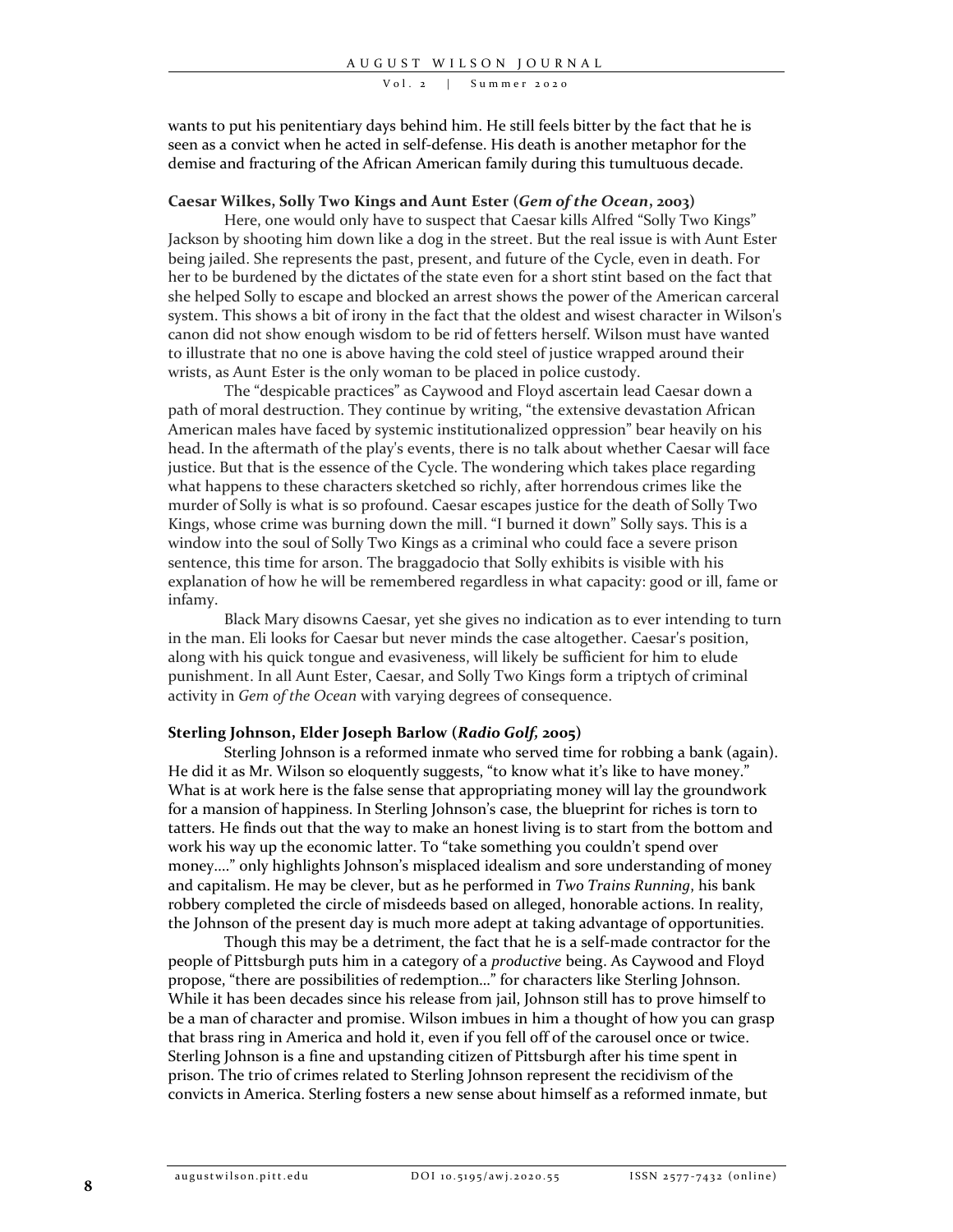August Wilson Journal | Vol. 2 | Summer 2020

the penitentiary never leaves his mind. It is a constant battle for him to remain on the right side of the law before his regressive tendencies return.

Old Joe who is also mentally unstable (a staple in Mr. Wilson plays) also spent several stints incarcerated. His rap sheet, read by Roosevelt states that among other charges, Old Joe committed "vagrancy…[theft] of a crate of chickens…spent eight months on the county farm...and breaking and entering." Old Joe exhibits wisdom throughout the play, but it is like the wisdom of the Shakespearean fool because of his psychological instability. Through the years, he's been hospitalized and incarcerated because of this ailment.

Old Joe presents the truth to Roosevelt and Harmond. His past reflects his mental state. He holds the keys to the play because of his many experiences whether they be behind the walls of psychiatric institutions or legal structures. As he imparts "game" to his listening audience, he is able to tell his tales because of all of the times that he had been on the wrong side of the law or gone through dealing with mental health professionals. Old Joe is the consummate figure that broadcasts the truth but in a way that seems gnarled, twisted and incoherent on its face. In reality, his words stand out as nuggets of thought that remain platinum to the growing mind.

## **The Women in Wilson's Plays Bear the Weight of Systematized Incarceration**

The women in Mr. Wilson's plays bear the heavy weight of the systematized incarceration practiced in the United States after slavery. Rose takes in Troy in *Fences*, Tonya takes in Hedley II in *King Hedley II*, and Berniece watches over all the ex-prisoners in *The Piano Lesson*. Each of these women stand as towering figures in Wilson's world. It is the women and children who must bear the brunt of the issue when a man goes to prison or gets out of those circumstances. The women provide the love and encouragement and even bear the anger and frustration of the ex-convict. They must take upon themselves the pain and anguish that the man carries with him. These women are more than strong. Their strength is far superior than that of the men with whom they share their homes, their beds, their lives. It's Aunt Ester who herself sees some jail time that straightens out the Black men about the City of Bones. The women of the Twentieth Century Cycle represent the spinal column of the August Wilson universe. They stand up erect and allow their own voices to be heard. They give a perspective that is unique and profound. Their songs lift spirits and their arguments punch guts. Every woman that graces the stage in an August Wilson play more often than not deals with a felon. They strive to communicate their own status in life and what their wants and needs are. The power and the glory of August Wilson's women calls for these beautiful flowers to inspire their respective men and continue to express fidelity to them, even when fidelity is not reciprocated.

Women in August Wilson's plays remain stalwarts throughout the Cycle. Their participation in the lives of their children and the men who have been out of prison allows them to connect with the men in their lives with justice while still holding onto their independence. Women continue to be the stanchions to all of Mr. Wilson's works, especially when an ex-con is involved.

## **Conclusion**

In all, August Wilson has created a monumental portrait of Black America that illustrates how Black men are often prison bound, currently in prison, or have recently left prison. The words and work of these Black people is what Mr. Wilson strived to convey. For the characters who saw prison walls and barbed wire in an oppressive environment, Mr. Wilson treats them with dignity, honor, and respect.

From Troy Maxson to Levee and from Solly Two Kings to Sterling Johnson, all of these men are represented with the fullest amount of honesty and integrity. It is to Mr.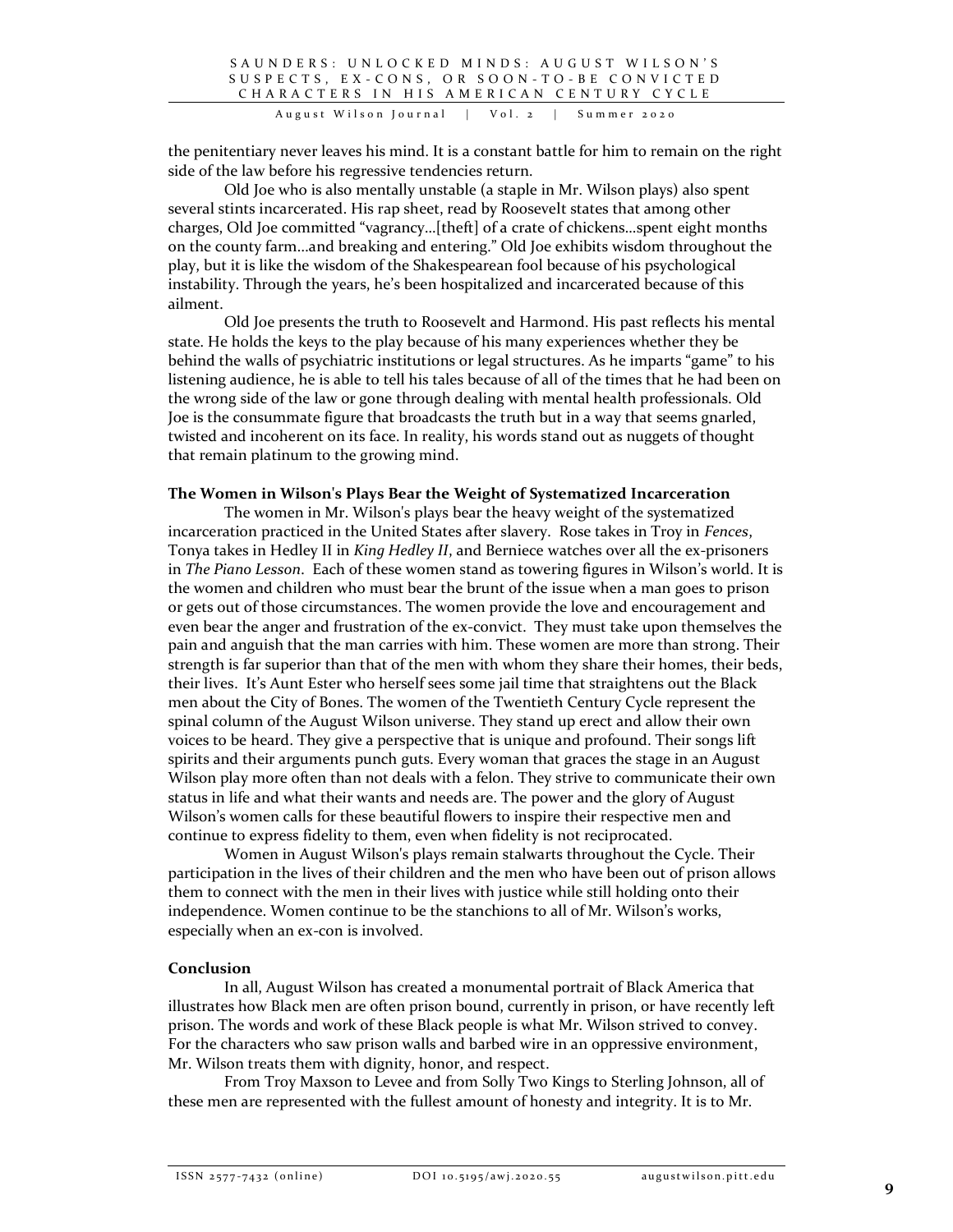$Vol. 2$  | Summer 2020

Wilson's credit that he molded these men to speak their truths out loud. Some of them are boastful and boisterous while others harbor quiet frustration that lingers for decades. The connection between Black Americans and the penal code has been examined through novels, other stage plays, and film. But no other author has positioned the Black man against the trials and travails of being released or entering the walls of justice with such ferocious elegance and poise.

Mr. Wilson brings to the stage the voices of the pained, the hurt, the forgotten. When Loomis loses his song, it is the song of millions of Black men who have tried to hold onto their song. It gets stuck in their throat and they're unable to belt out with full thought and emotion their struggle. But like Loomis, it is still possible to find that sacred song. Now, Caesar, Levee and Hedley may be some of the most vicious men in Wilson's canon. While he presents them with an objective mind, he notes just how cruel the men can be even if one of them suffers from a mental incapacitation. These men voice aloud what bothers them, what excites them, what drives them. Mr. Wilson has provided a platform for Black men to be counted in a society that sometimes does not see them. This is especially the case if they are ex-cons. The turbulent judicial system is designed to break down the individual. Mr. Wilson offers enough monologues and dialogues of these former prisoners to send home the message that it is not always too late to seek absolution.

Black men bond and find solace in the characters presented by Mr. Wilson. There's a catharsis that occurs when men of color view these works. These men take to the plays their own hurts and experiences of racism and prejudice. They can receive the words and actions and apply them to their own lives. They can see a Levee and not act out his indignation but understand his words against faith and the vile acts perpetrated against his mother and himself. The Black men who witness these plays can reap great benefits from the spoken words of these characters.

Possibly the most tragic case is King Hedley. He had just gotten out of the "joint" and looked for the few prospects open to a rehabilitated convict. His plight pits him against his girlfriend, his mother, and friend. He perishes early and there's no one to tell him how much he was respected and loved. Mr. Wilson never hesitated to bring sorrow and sadness to a project whether it is *Fences* or *Joe Turner's Come and Gone*. He gives the audience the opportunity to delve into the lives of these characters and make up in their own minds who is moral, who is virtuous, who is just. The answers might surprise some. The life lessons that Troy Maxson airs out to Rose, Bono, Cory and Lyon are from a place of deep hurt and agitation. But Mr. Wilson inculcates in Maxson with a sense that he is playing a baseball game with Death and he is trying to win for all eternity. That is the key to all of Mr. Wilson's works. It is the attempt, the striving to do the best, to live the best, to love the best, to be the best, despite challenges and limitations.

Given their sometimes humble jobs and their modest situations, these men related to the penitentiary excel beyond their circumstances. As opposed to just settling for their shortcomings, the men of August Wilson's plays rise above their stations and search for meaning in life. Their character is what sets them apart from just being common thugs. They have full, rounded souls that exude from the stage. The fact that they are due for their day behind bars or have been released decades ago does not negate their mission of selfdefinition, self-enlightenment, and self-fulfillment. Each man tied to a chain gang or the past injustice of going to jail for self-defense has his own story to tell. With exuberance and pathos, with passion and conviction, these men relate their tales.

The demise of George Floyd and Breonna Taylor<sup>4</sup> among so many others only intensifies the work of August Wilson and other writings about the American carceral

<sup>4</sup> Breonna Taylor was a Black American woman who was fatally shot by officers of the Louisville Metro Police Department (LMPD) on March 13, 2020. The attorney general of the state of Kentucky was still investigating as this article was being edited for publication.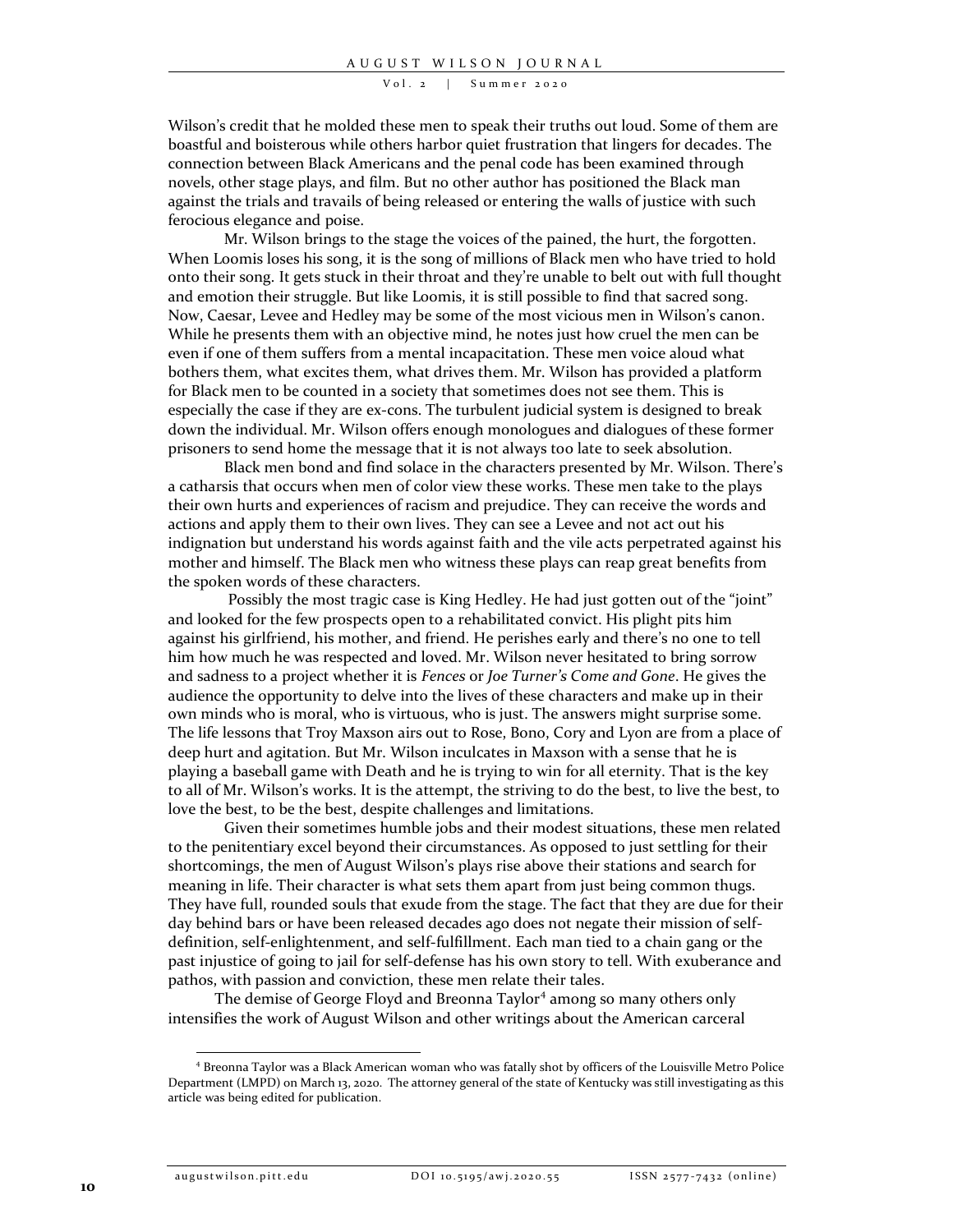## SAUNDERS: UNLOCKED MINDS: AUGUST WILSON'S S U S P E C T S , E X - C O N S , O R S O O N - T O - B E C O N V I C T E D CHARACTERS IN HIS AMERICAN CENTURY CYCLE

August Wilson Journal | Vol. 2 | Summer 2020

system and police force as they relate to black life—and death—in America. Mr. Wilson shows that the joys and triumphs must be remembered along with the sorrows and harshness of life. Like candles snuffed out by literally choking or gunning down, the Cycle gives all the anger, frustration, sadness, glory, honor, and power through the language and acts of the Blacks who populate August Wilson's plays.

August Wilson's carceral men continue to be topics of discussion as the irony of the most moral country in human history has the highest incarceration rate. And among those incarcerated in large numbers are Black men. Mr. Wilson attempted to put a central nervous system, flesh, blood, bone, and brains into the characters that he sets on a page, stage, and screen. He breathed life into every one of them and moved out of the way when they started talking about their lives. It is similar to what the playwright said himself, "Confront the dark parts of yourself, and work to banish them with illumination and forgiveness. Your willingness to wrestle with your demons will cause your angels to sing."

## Editor's Note:

Below is a list of the number of times the word "jail" appears in each August Wilson play (tallied July 4, 2020). This is an initial count and is subject to correction.

References to "prison" are more limited and would involve a separate tally. References to Parchman Farm and Joe Turner's work farm are also present but would, themselves, involve a separate tally.

Michael Downing, Editor *August Wilson Journal*

In written order: *Jitney*: 1 *Ma Rainey's Black Bottom*: 2 *Fences*: 2 *Joe Turner's Come and Gone*: 3 *The Piano Lesson*: 5 *Two Trains Running*: 12 *Seven Guitars*: 13 *King Hedley II*: 22 *Gem of the Ocean*: 11 *Radio Golf*: 15 *How I Learned What I Learned*: 15

# Works Cited

Bauder, Bob. "Ex-Cons Learn Trade Turning August Wilson's Childhood Home into Arts Space." TribLIVE.com, Trib Total Media, LLC, 24 Dec. 2014, https://archivetriblive.com/local/pittsburgh-alleghany/ex-cons-learn-tradeturning-august-wilsons-childhood-home-into-arts-space/. Accessed 5 June 2019.

Caywood, Cynthia L. and Carlton Floyd. "She Make You Right with Yourself": Aunt Ester, Masculine Loss and Cultural Redemption in August Wilson's Cycle Plays," *College Literature*, Johns Hopkins UP 9 Apr. 2009, muse.jhu.edu/article/262599. Accessed 5 June 2020.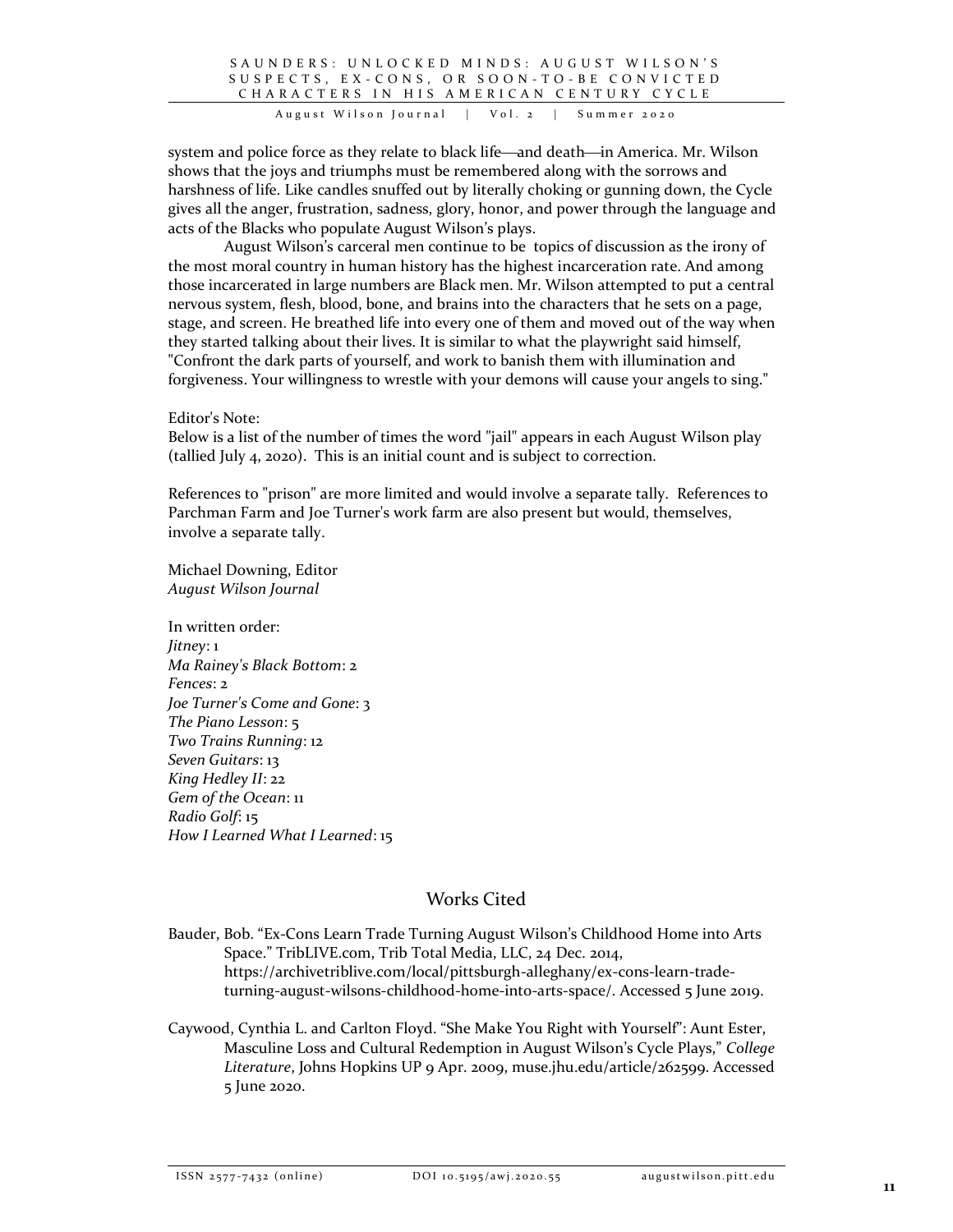V o l. 2 | Summer 2020

Morrison, Toni, "Foreword to *The Piano Lesson.*" Theatre Communications Group, 2007.

- Hedges, Chris. *The Play's the Thing*. 17 June 2014, billmoyers.com/2013/12/18/the-plays-thething/.
- *NAACP: U.S. Prisons Funded At Expense Of Education*. 7 Apr. 2011, www.npr.org/2011/04/07/135209942/naacp-u-s-prisons-funded-at-expense-ofeducation.
- Smith, Kyle. "August Wilson's Cycle of bloodshed" *The New Criterion*, newcriterion.com/issues/2017/3:august-wilsons-cycle-of-bloodshed. Accessed 5 June 2020.
- Wardi, Janine Anissa. "The Colored Man Can't Fix Nothing with the Law": Carceral Spaces in August Wilson's 'The Piano Lesson.'" *Journal of African American Studies*, vol. 17, no. 4, 2013, pp. 506-517. *JSTOR*, www.jstor.org/stable/43525524. Accessed 5 June 2020.

Wilson, August. *Fence*s. New York, Theatre Communications Group, 2007.

- ---. *Gem of the Ocean*. New York, Theatre Communications Group, 2007.
- ---. *Jitney*. New York, Theatre Communications Group, 2007.
- ---. *Joe Turner's Come and Gone*. New York, Theatre Communications Group, 2007.
- ---. *King Hedley II*. New York, Theatre Communications Group, 2007.
- ---. *Ma Rainey's Black Bottom*. New York, Theatre Communications Group, 2007.
- ---. *The Piano Lesson*. New York, Theatre Communications Group, 2007.
- ---. *Radio Golf*. New York, Theatre Communications Group, 2007.
- ---. *Seven Guitars*. New York, Theatre Communications Group, 2007.
- ---. *Two Trains Running*. New York, Theatre Communications Group, 2007.
- Witherspoon, Williams H.W. Kimmika. "Challenging the Stereotypes of Black Manhood: The Hidden Transcript in *Jitney*." *August Wilson: Completing the Twentieth-Century Cycle*. U of Iowa P. 2010. Accessed 5 June 2020.
- Zhang, Hongmei. "August Wilson's Otherness in *Joe Turner's Come and Gone." Theory and Practice in Language Studies* 6 (1): 171 Jan. 2016. Accessed 5 June 2020.

## Author Bio

Skyler Easton Saunders is a forever-young, ego-driven radical hipster from Delaware. His current project involves writing a for the Vocal Media website where he "conveys to the world an objective viewpoint on any subject [he] encounters."

Link:<https://vocal.media/authors/skylerized>